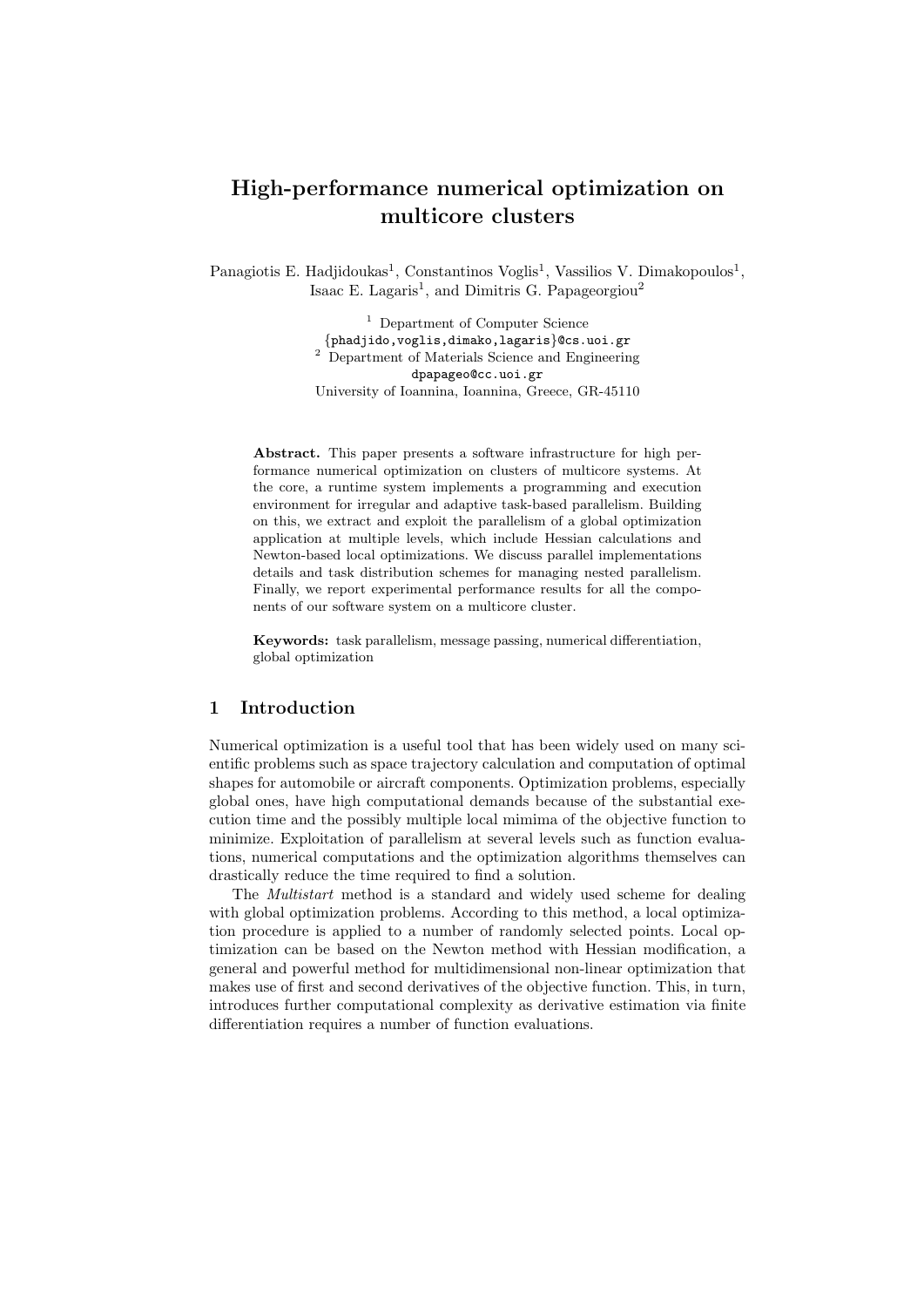Task-based parallelism, as expressed by the master-worker programming paradigm, can be an effective approach for a cluster-aware implementation of global optimization methods such as Multistart. Function evaluations are mapped to tasks and assigned to the workers. The dynamic load balancing of the model further enhances its suitability. A naive implementation of the model, however, cannot meet all the requirements that Multistart imposes. First, the large expected number of spawned tasks (typically on the order of  $10<sup>6</sup>$ ) affect the scalability as the single master becomes a bottleneck. Secondly, the exploitation of nested parallelism requires advanced runtime techniques, able to provide efficient management of processing elements. Additionally, it is important to have a hardware-independent solution that transparently uses multi-threading to fully exploit the physically shared memory of smp/multi-core systems.

In this paper, we present a software infrastructure that deals with all the above limitation issues that concern the parallelization of the Multistart method. At the core of the system there is TORC, a novel runtime environment for programming and executing irregular and adaptive master-worker applications on multi-core SMPs and clusters of such machines. As such, TORC targets both message passing and shared memory programs by exporting an api that provides ease of programming and transparent load balancing without requiring any interaction with the low-level message passing primitives. Building on torc, we design a standalone numerical differentiation software package (PNDL) that provides routines for gradient and Hessian computations. We manage to extract parallelism at all possible levels in a straightforward and seamless manner, while we present several task distribution schemes, which are combined with the work stealing mechanisms of TORC. Finally, we present the parallelization of a Newtonbased Multistart method using both TORC and PNDL to execute multiple local optimizations and gradient/Hessian calculations. The experimental evaluation on a dedicated multicore cluster demonstrates the efficiency of our system.

The rest of this paper is organized as follows: Section 2 gives a brief introduction to the non-linear global optimization problem. Section 3 discusses the parallelization issues of Multistart. Sections 4 and 5 present the TORC tasking library and PNDL. Experimental evaluation and related work are reported in Sections 6 and 7 respectively. We conclude with a discussion in Section 8.

### **2 Numerical optimization**

The task of numerical optimization is to locate (approximate) a minimizer of a generally multidimensional objective function. The mathematical formulation is

$$
\min_{x \in \mathbb{R}^n} f(x) \tag{1}
$$

where  $x \in \mathbb{R}^n$  is a real vector and  $f : \mathbb{R}^n \to \mathbb{R}$  the objective function. There exist a plethora of applications in physics, chemistry, engineering, and economics that can be formulated as optimization problems. Predicting the tertiary protein structures, defining optimal sea routes, calculating bound states for few body systems, tuning all kinds of machine learning models and identifying the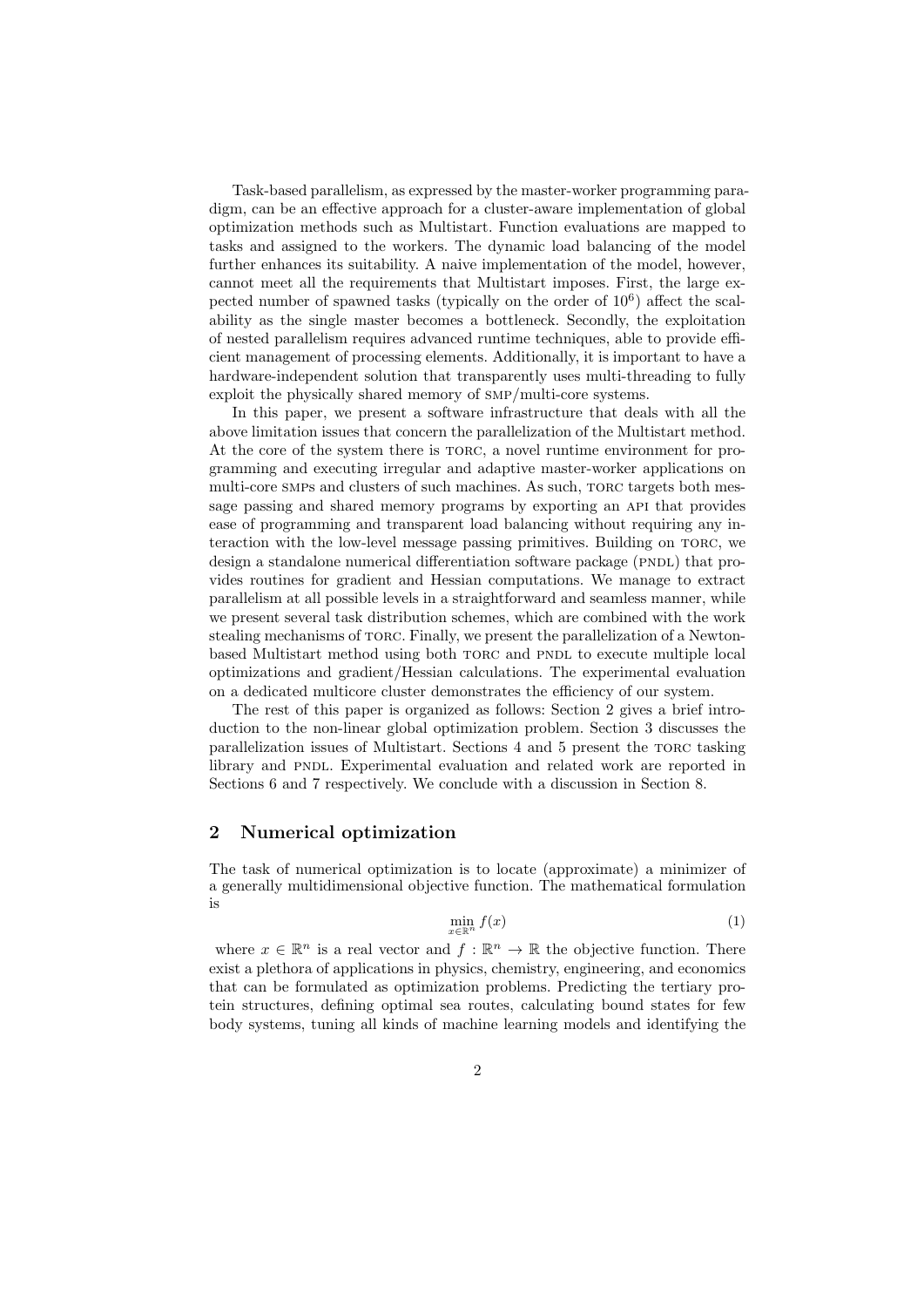seismic properties of a piece of the earths crust, are all examples of real world applications that can be tackled as optimization problems.

An optimization algorithm is a sequential procedure that, beginning from a starting point  $x_0 \in S$ , generates a sequence of iterates  $\{x_k\}_{k=0}^{\infty}$  that terminates when the solution point is approximated with a prescribed accuracy. In deciding how to move from one iterate  $x_k$  to the next the algorithm uses information about the function at  $x_k$  (function value, first or second order derivatives). A general class of optimization algorithms use second order derivative information of the objective function and use it to build and minimize a quadratic model around the current iteration. The main representative of this class is the *Newton* method. At each iterate, the Newton method makes use of first and second order derivative information to proceed to the next point. This can be achieved using a *line search* algorithm which searches along a descent direction  $p_k \in \mathbb{R}^n$  for an iterate with lower function value. The distance to move along  $p_k$  can be found by solving the following one-dimensional minimization problem that is to find a step length  $\alpha$  that minimizes  $f(x_k + \alpha p_k)$ . The main computational cost of a single Newton iteration is determined by the objective function and the derivatives calculation that are used to compute the search direction.

In many cases derivatives cannot be expressed analytically because the underlying functions are represented by large and complicated computer codes. In these cases finite differencing is an approach for calculating the first and second order derivatives of an *n−*dimensional objective function at a point *x* by examining the objective function behavior on small finite perturbations around *x*. The number of function evaluations depends on the order of the derivative (first or second) and on the requested accuracy (the larger accuracy the more function evaluations). For the gradient vector at least  $n+1$  function evaluations are required and for the Hessian at least  $n(n+1)/2$ . Two of the most popular formulas for approximating gradient and Hessian, using central differences are summarized below:

$$
\frac{\partial f(x)}{\partial x_i} \approx \frac{f(x + \epsilon e_i) - f(x - \epsilon e_i)}{2\epsilon}
$$
\n
$$
\frac{\partial^2 f(x)}{\partial x_i \partial x_j} \approx \frac{f(x + \epsilon e_i + \epsilon e_j) - f(x - \epsilon e_i + \epsilon e_j)}{4\epsilon^2} - \frac{f(x + \epsilon e_i - \epsilon e_j) + f(x - \epsilon e_i - \epsilon e_j)}{4\epsilon^2}
$$
\n(2)

where  $e_i$  is the *i*−th unit vector and  $\epsilon$  a small positive scalar. Finite differencing is a perfect candidate for parallel execution. All function evaluations in Eq.(2),  $f(x + \epsilon e_i)$  and  $f(x + \epsilon e_i + \epsilon e_j)$ , can be performed independently and in parallel.

The Newton procedure locates a minimizer efficiently with quadratic convergence speed. However, there is no guarantee that this minimizer will be the one with the lowest function value in all *S*, as the minimizer may stick at a local minimum. This requirement introduces the problem of *global optimization*, one of the most difficult problems in applied mathematics. Searching for the global minimum is a quite challenging, yet extremely useful task for all applications mentioned in the beginning of this Section. It is proven, in the multidimensional case, that it is impossible to guarantee the globally optimal value will be found in finite time. All that can be assured is that the probability of locating the global minimizer approximates 1. One of the oldest and most popular schemes for deal-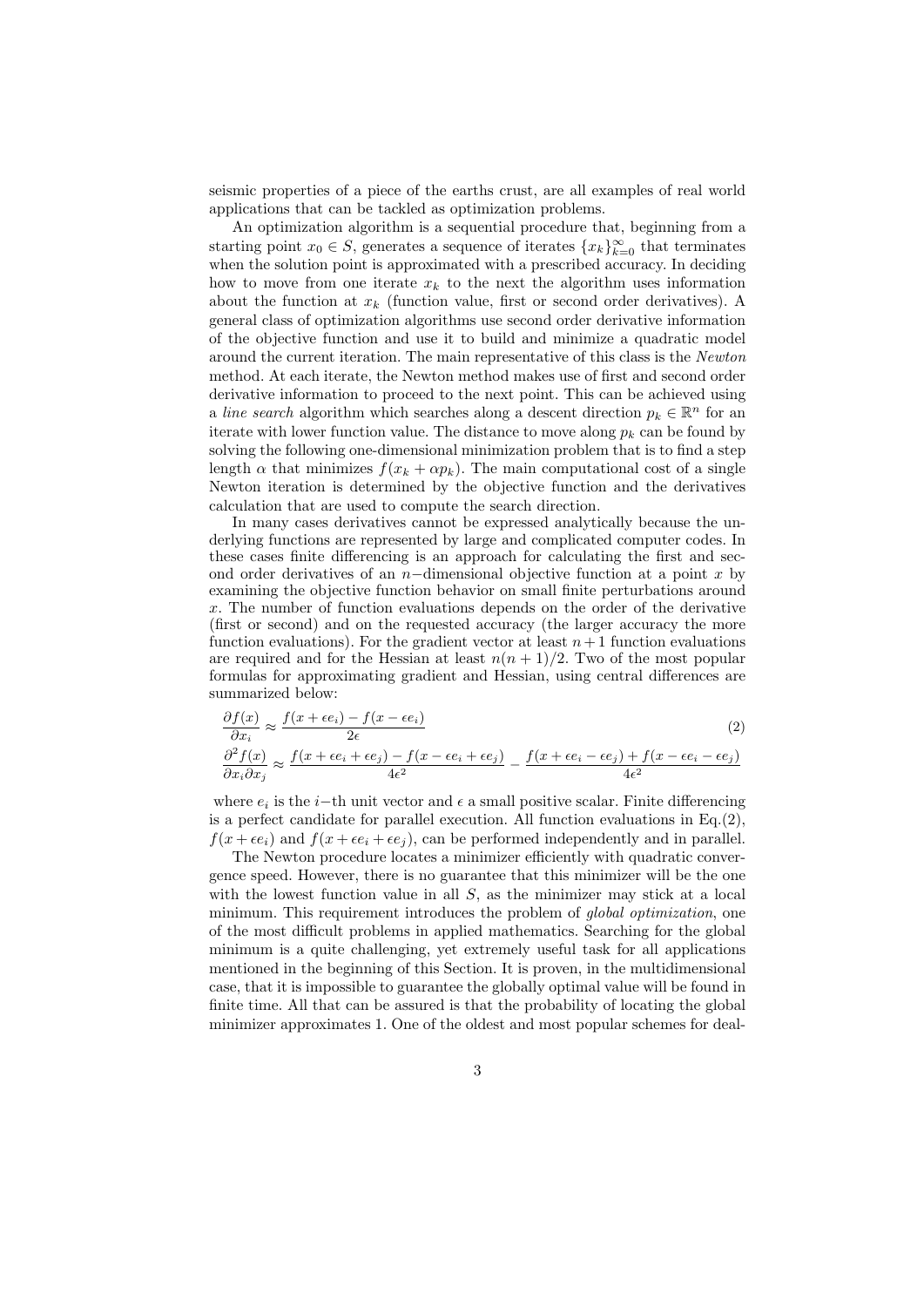

**Fig. 1.** Execution task graph for Multistart using finite difference derivatives

ing with global optimization problems is the *Multistart* method. According to this method, a local search procedure  $\mathcal L$  is executed for each point in a sample generated from a uniform distribution over the search space *S*. Albeit simple in principle, *Multistart* is the heart of more sophisticated global optimization algorithms such as *clustering methods*[1, 2].

# **3 Multistart parallelism issues**

In the framework of global optimization based on numerical differentiation, there exist several levels of parallelism that can be exploited in order to accelerate the method. Fig. 1 illustrates the execution task graph of the Multistart method. Each circle corresponds to code that spawns parallelism, which can be expressed and instantiated with lower-level tasks. Tasks at the innermost level are repre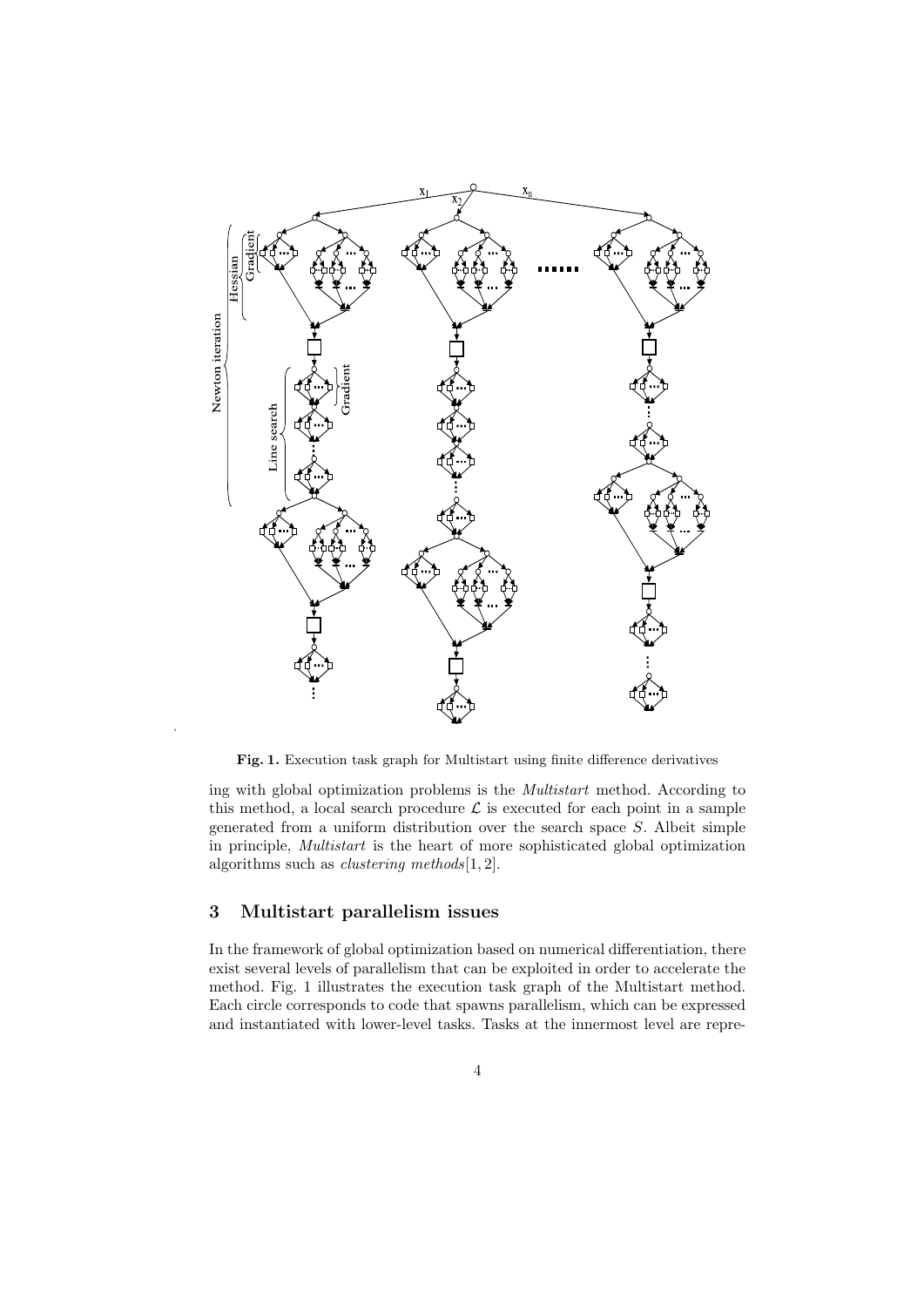sented with squares and correspond to serial code and specifically to either single function evaluations or sequential direct linear algebra operations. Therefore, the paths of the graph represent operations that can be performed in parallel while their meeting points represent the completion of all tasks in a team with the satisfaction of all data and control dependencies.

Initially, the application runs the Multistart method and spawns first-level (*L*1) tasks. These perform the Newton *local search* method to multiple independent initial points  $(x_i)$  and execute iterations until the convergence criterion is met. In each iteration, the tasks first proceed with the derivative calculation, spawning two second-level (*L*2) tasks that compute the gradient and Hessian respectively. The gradient computation includes a number of function evaluation (*L*3) tasks. The Hessian computation, however, exploits an additional level of parallelism by assigning the numerical calculation of each partial derivative to a (*L*3) task that can spawn two to nine function evaluation (*L*4) tasks, depending on the desired accuracy and the bounds. Local search continues with a sequential task that performs the required matrix modification and the solution of the linear system. The iterative line search method follows, exploiting each time a single level of parallelism for the gradient computation. For a large number of initial points, a gradual execution of Multistart can be performed by applying the Newton method to bunches of points. In such case, the execution task graph is repeated until the desired number of points has been processed.

Multistart is a highly irregular parallel application: first, the local search method is applied concurrently to multiple points, the number of which may not be exactly divided by the number of available processors. Secondly, the execution time of local search exhibits significant variation as the number of iterations required for convergence depends on the randomly selected initial point. Similarly, the line search method is performed for an unknown before number of iterations. Irregularity is found even at the innermost level of parallelism (Hessian calculation), as the number of function evaluations for the derivative computation at a specific point also depends on the imposed bounds on the variables. According to the above, the execution times for finding a minimum for each initial point are neither balanced nor known beforehand. Derivative estimation via finite differencing is computationally expensive for several applications where the time for a single function call is substantial. Therefore, the highly irregular nested parallelism of Multistart must be exploited at all possible levels, without making any assumption about the number of available processors.

## **4 TORC runtime library**

torc [3] implements a task-based programming and runtime environment that makes the development of master-worker applications almost trivial. Although torc supports several features, due to lack of space we briefly present only those related to the parallelization of the Multistart method.

torc assumes that a single application consists of multiple mpi processes with private memory when running on the cluster. Furthermore, it uses multi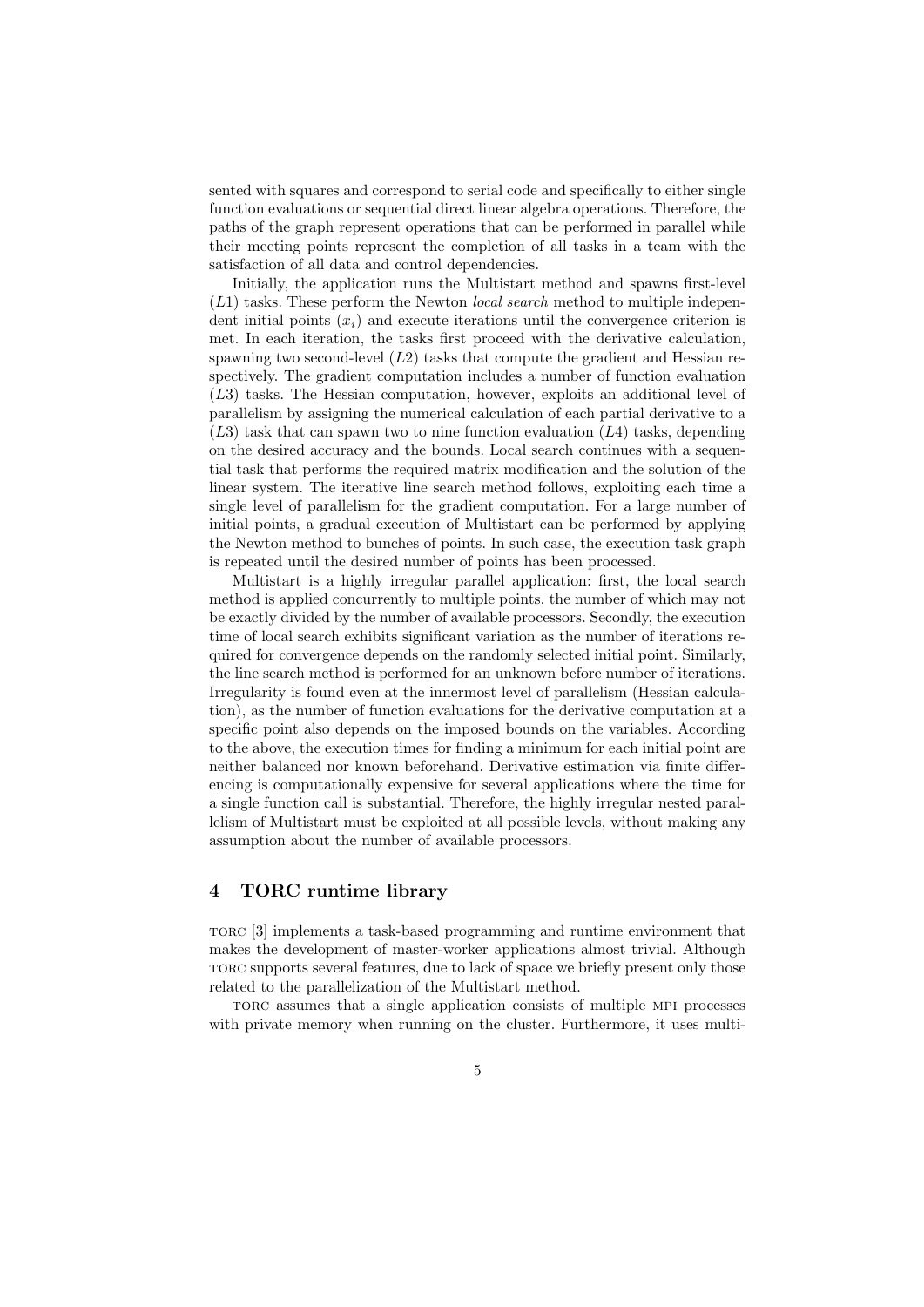threading to exploit the multiprocessor/multicore cluster nodes. A *task* represents a work unit that is independent of its execution vehicle, i.e. the mpi process or thread. A spawned task can be submitted for execution to *any* mpi process; the programmer may specify the target process in the task creation routine. When a parent task blocks, its underlying vehicle can proceed to the execution of other ready-to-run tasks. This means that a TORC application can run successfully even if only a single-threaded process is used. Furthermore, each process can have multiple worker threads. Therefore, the same application code can run on any combination of mpi processes and threads, exploiting at runtime the presence of physically shared memory, if available.

Due to the decoupling of tasks and execution vehicles, multiple levels of task parallelism are inherently supported and any child task can become a master and spawn new tasks. Therefore, TORC enables the programmer to express hierarchical and recursive task parallelism naturally, which would be otherwise quite difficult to implement. In the task creation routine  $(\texttt{torc}\text{-task}())$ , the user specifies the task function, the number of arguments this function receives and an argument list. For each argument, its size and data type is required. In addition, an intent attribute must be also supplied, similarly to the IN, OUT and INOUT intent attributes of Fortran 90. Any data movement is performed transparently to the user. After task creation, a master task calls the torc waitall() routine to suspend itself until all child tasks have finished and their results have arrived. Several master-worker applications may have global data that is initialized by the master and then broadcast to the workers. The torc bcast() routine allows any task to broadcast global data to all mpi processes, thus avoiding unnecessary data transfers.

As task stealing is inherently supported by torc, the programmer has only to decide about the task distribution scheme, by querying the execution environment and then specifying the node or worker where each task will be initially submitted for execution. The scheduling loop of a worker thread is activated when its current task finishes or blocks. A worker extracts and executes the task that is at the front of its local ready queue. If this is empty, the worker tries to steal a task from the rest of the intra-node ready queues. If inter-node task stealing is enabled, it issues requests for work to remote nodes in sequential order. Task stealing is always performed from the back of the ready queues. The stealing of a task from a remote queue includes the corresponding data movement, unless the task returns to its parent node. Inter-node task stealing is optional and must be explicitly enabled based on the load imbalance of the parallel application. On the other hand, intra-node task stealing is always active. A more detailed description of the TORC library can be found in [3].

## **5 PNDL and parallel Multistart implementation**

The parallel implementation of the numerical differentiation library for multicore clusters has been based on the tasking model that torc provides. For each function evaluation, a task is created, with main input argument a vector *x* and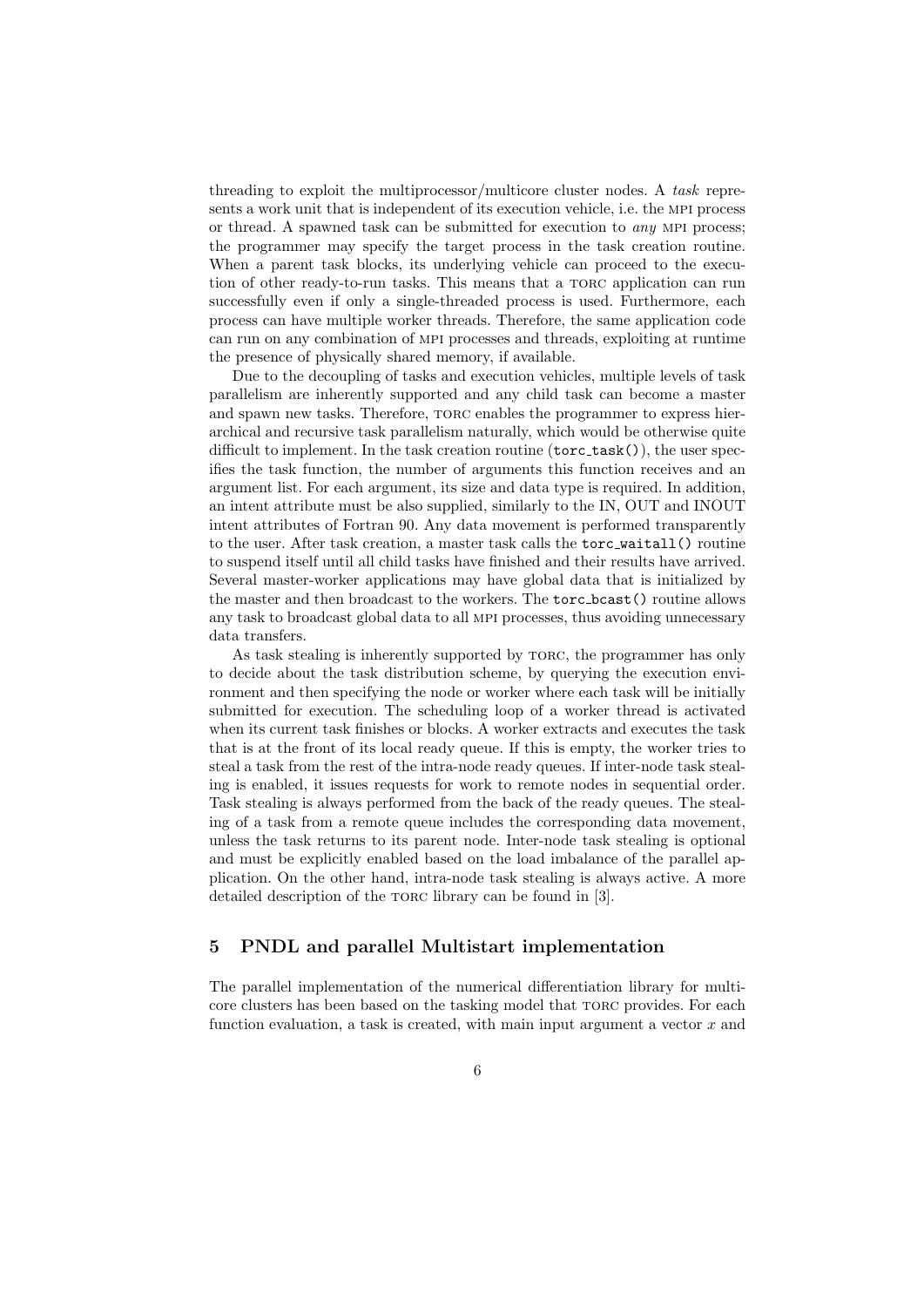```
! first level
subroutine pndlhf(f, x, n, iord, hes)
external f, driver
integer n, iord
double precision x(n), hes(n,n), xx(n)common /data/ xx
...
\text{Set } xx(I) = x(I) ! create copy of x
call torc_bcast(xx, n, MPI_DOUBLE_PRECISION)
iworker = torc_worker_id()
nworkers = torc_num_workers()
<for each derivative>
  call torc_task(iworker, driver, ..)
  istride1 = <# function values required>
  iworker = mod(iworker+istride1,nworkers)
call torc_waitall()
end
                                                    ! second level
                                                    subroutine driver(f, n, ...)
                                                    double precision xx(n)
                                                    common /data/ xx(n)
                                                    ...
iworker = torc_worker_id()
                                                    nworkers = torc_num_workers()
                                                    istride2 = 1<for each required function value>
                                                      call torc_task(iworker, f, ..)
                                                      iworker = mod(iworker+istride2,nworkers)
                                                    call torc_waitall()
                                                    <compute partial derivative h(i,j)>
                                                    end
```
Fig. 2. Outline of a PNDL Hessian calculation with exploitation of two levels of parallelism using the STRIDE distribution scheme

result the computed function value  $f(x)$ . The core routine that PNDL implements for Hessian computations is: pndlhf(f,x,n,iord,hes), where *f* is the function to be differentiated, *x* the vector containing the point of calculation, *n* the dimensionality of the function, *iord* the requested order of accuracy, and *hes* the resulting Hessian matrix.

The parallel routines that PNDL exports to MPI programs have been redesigned for a master-worker execution mode. The calling process initializes the input parameters and receives the computed derivatives. When a PNDL routine is invoked, the primary task initially broadcasts the input vector  $x$ , through the use of a common block. If the routine has a single level of parallelism, function evaluation tasks are spawned and distributed cyclically to the workers. After task completion, the primary task uses the gathered function values to compute the derivatives. Although a reduction operation can be used, the adopted scheme preserves the sequential order of calculations and, thus, avoids rounding errors.

The above scheme, however, may increase significantly the memory requirements of PNDL for the estimation of second order derivatives of functions with a large number of variables, which can be of the order of thousands for specific problems. To handle this issue, we exploit nested parallelism; each element of the Hessian is calculated by a first-level task, which issues function calls through second-level tasks. The number of first-level tasks is equal to  $(n(n+1)/2)$  and each of them spawns 2 to 9 second-level tasks, according to user parameters. Memory usage is drastically reduced because the number of *active* first-level tasks, which reserve stack space for the results, never exceeds the number of available workers. This is achieved because second-level tasks are inserted in the front of the ready queues and thus have higher execution priority than first-level tasks, which are inserted at the end.

The runtime architecture of torc allows for several task distribution schemes: Fig. 2 outlines the hierarchical parallel implementation of the pndlhf routine using the STRIDE scheme, which divides equally the number of function evaluations among the available workers. The first argument of the task creation routine denotes the identifier of the worker thread where the task will be sub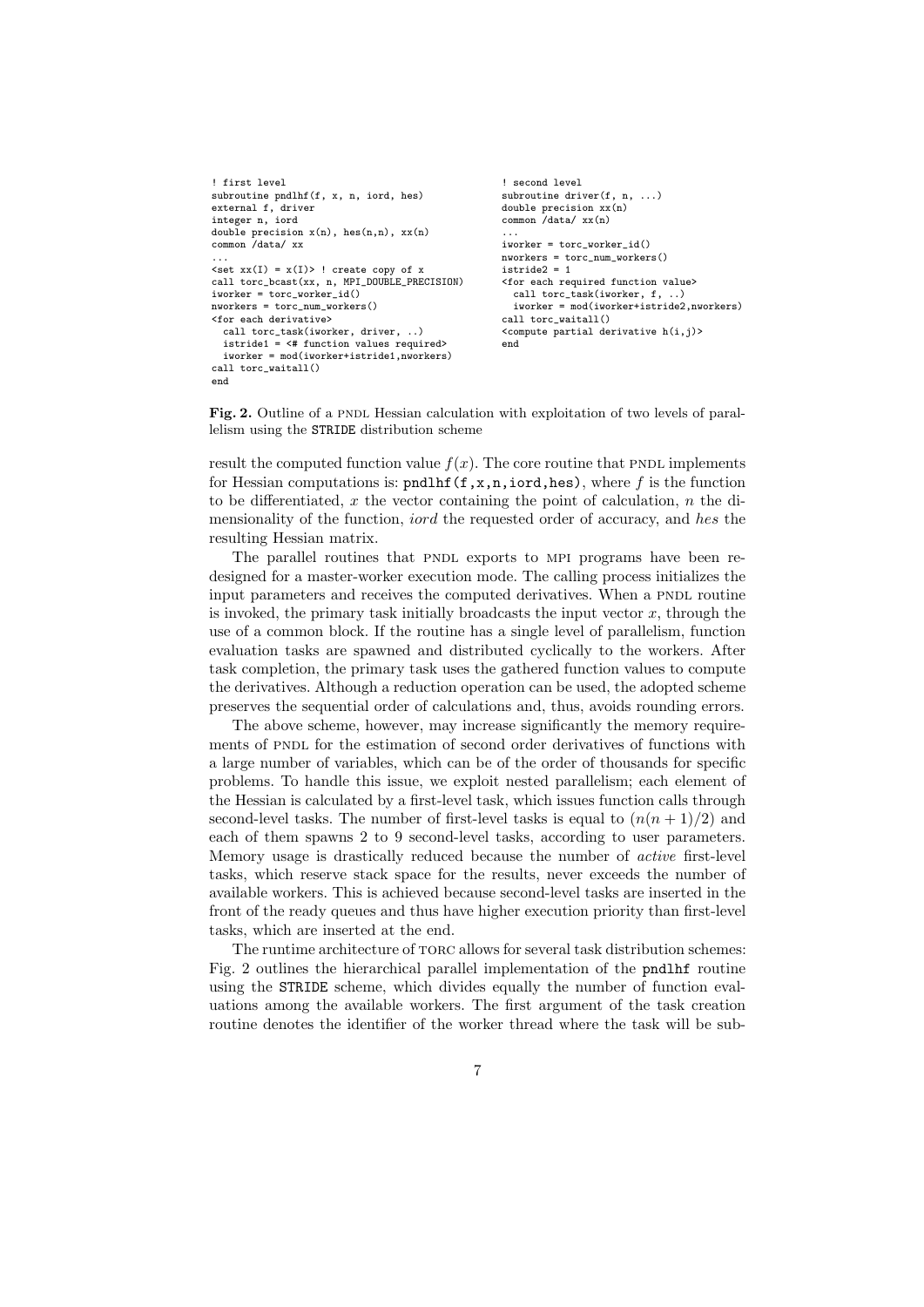mitted to. The parent task distributes the first-level tasks using a variable stride (istride1) that is determined by the (known beforehand) number of secondlevel tasks that correspond to each task. Next, each first-level task distributes the inner tasks to consecutive workers (istride2=1), starting from the worker where that task runs on. The **STRIDE** scheme is, however, suitable only for dedicated homogeneous clusters and may result in an excessive number of messages for high-dimensional functions. To overcome these issues we have introduced a dynamic task distribution scheme, called GLTS, which distributes the first-level tasks cyclically across the processors (istride1=1) and submits the second-level tasks locally (istride2=0) with task stealing enabled. gl is another task distribution scheme that differs from GLTS in that task stealing is used only at the intra-node level, i.e. between workers that belong to the same process. Finally, LLTS is a variant of the GLTS scheme that submits even the first-level tasks locally and specifically in the ready queue of the worker that issued the PNDL routine (both strides are equal to zero).

The parallelization of the Newton method relies on two PNDL routines that compute the required gradient and Hessian matrices. These routines can be executed concurrently, as an additional level of parallelism, through the spawning of two TORC tasks. This, however, requires appropriate modifications in PNDL, due to the usage of the common block for broadcasting the input vector. Therefore, we use an array of input vectors in the common block and each PNDL function call is dynamically assigned a unique identifier that specifies an available entry of this array. Parallel Multistart takes advantage of the reentrancy of PNDL functions to issue multiple local searches concurrently starting from randomly chosen initial points. As the number of points increases, the small serial fraction of the Newton method becomes negligible and the effective utilization of parallel hardware is further improved. For Multistart, we have followed MLTS, a modified llts distribution scheme: tasks at the first-level of parallelism, i.e. Newton optimizations, are distributed cyclically across the workers. Parallelism at all inner levels is submitted locally, with inter-node task stealing enabled. Ideally, each local search will be performed exclusively by a single worker. Idle workers will try to steal and execute tasks that belong to the first-level of parallelism and will participate in the execution of remotely issued PNDL routines only when the number of remaining optimizations is less than the number of workers.

#### **6 Performance experiments**

In this section we present experimental results from application executions on a dedicated 16-node Sun Fire x4100 cluster with Gigabit Ethernet, each node with 2 dual-core AMD Opteron 275 CPUs. The software setup includes Linux 2.6, GCC 4.3 and MPICH2. In all experiments we use the multithreaded configuration, running a single process with multiple workers on each cluster node.

Our system targets mostly medium to coarse-grained tasks for remote execution. As an indication, for the specific platform used for our experimental evaluation, the task execution overhead is measured approximately 0.1ms for a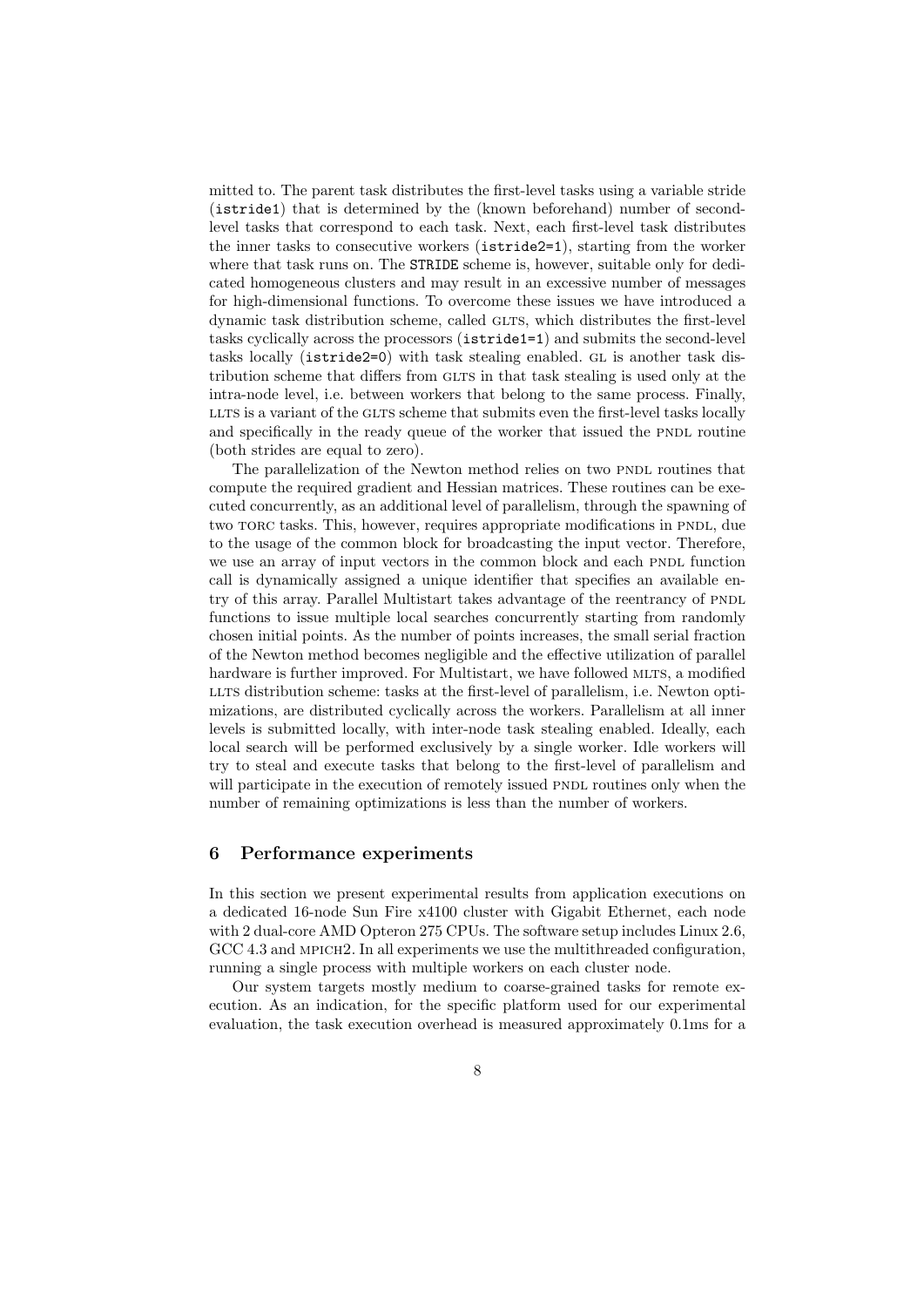zero-argument task; this overhead however decreases with the number of tasks due to the overlap of task creation, data movement and task execution. Thus, the overhead for the single task case depends on the latency of the interconnection network, while the overall minimum overhead depends on the maximum bandwidth. In addition, the minimum overhead for a given number of tasks is a linear function of the argument size. In contrast, within a multi-core node we support very fine-grained tasks efficiently.

*Parallel Hessian.* We present two sets of synthetic experiments that calculate the Hessian with  $O(h^4)$  precision without imposing bounds on the variables. The first set of experiments (E1, E2) uses a test function with 20 variables and leads to a total of 820 objective function calls. We have arranged for function evaluation time to be 100ms and 1000ms via appropriate artificial delays. The second set (E3, E4) uses a 100-dimensional test function with artificial delays of 10ms and 100ms. The number of function evaluations for this set is 20200. Both experiments are designed to cover a wide range of practical situations and correspond to medium and large problem sizes. They are representative of applications with many dimensions and/or substantial function execution time.

Figs. 3-4 and 5-6 present the results from the two sets of experiments with the 4 task distribution schemes ( $STRIDE$ ,  $GLTS$ ,  $GL$ , and  $LLTS$ ). For the first set, we observe that the speedup increases with the computational cost of the test function, due to the higher computation-to-communication ratio. The slight decrease in performance is attributed to several factors: a small serial fraction of code in the PNDL function, the overhead for broadcasting the point and the load imbalance when the number of function evaluations is not exactly divided by the number of workers. Although all distribution schemes exhibit comparable performance up to 32 processors, GLTS achieves the highest speedup on 64 processors, with llts and gl to follow. The lowest speedup corresponds to the stride scheme because of its large number of explicit messages. For the 100-dimensional function (Figs.  $5$  and  $6$ ), the obtained speedup of GLTs almost coincides with the ideal for both cases. In this set of experiments, the lowest speedup values are observed for LLTS, due to the bottleneck at the single queue where the 5050 first-level tasks are submitted for execution.

*Parallel Multistart.* In order to evaluate parallel Multistart we use a test function with 10 variables, artificial delays that range from 1ms to 1s, and the modified LLTS task distribution scheme. Fig. 7 depicts the speedup for a single starting point, which represents a worst-case but unlikely to occur scenario in global optimization problems. We observe that the Newton method fails to scale as the number of workers increases, regardless of the function evaluation time. This is mostly attributed to the small sequential task (*≃*2%) of the Newton method. The speedup can be further affected by the communication overheads, especially when the computational cost of the objective function is low. For function evaluation time equal to 1s, however, the measured speedup is very close to the maximum theoretical speedup as defined by Amdahl's law. Figs. 8 to 10 show the speedup of Multistart for 16, 64 and 1024 optimizations. The attained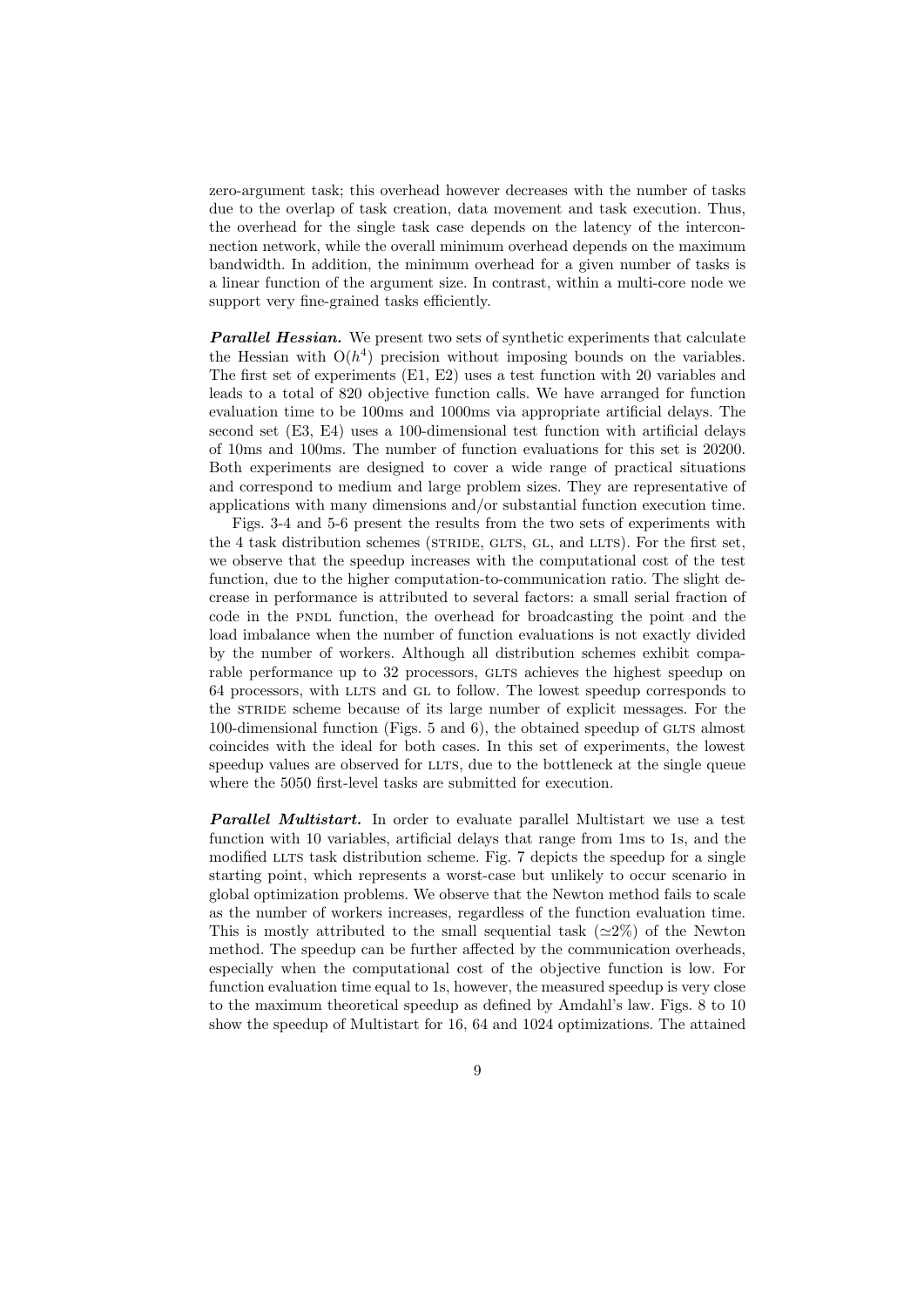

**Fig. 3.** Speedup for experiment E1 (variables=20, delay=100ms)



**Fig. 4.** Speedup for experiment E2 (variables= $20.$  delay= $1000$ ms)



**Fig. 5.** Speedup for experiment E3 (variables=100, delay=10ms)

**Fig. 6.** Speedup for experiment E4 (variables=100, delay=100ms)

speedup increases with the number of optimizations, especially if this exceeds the number of available processing cores. For 1024 optimizations, the speedup almost coincides with the ideal for both 10ms and 100ms evaluation time. The performance results are in accordance with those obtained for a real application case that deals with the protein folding problem [4].

# **7 Related work**

Although many parallel local and global optimization algorithms were proposed in the last decades (e.g. [5, 6], only a handful of actual systems exist. One of the most widely used scientific software programs, MATLAB, presented its first parallel optimization solution in 2009 [7]. In the pioneer work of [8] an interval global optimization method is implemented using dynamic load balancing. PGO [9] is a general parallel computing based on the Genetic Algorithm. In PGO, the parallel (and heterogeneous) computing framework is organized as a global master-slave system using a central database management system for storing all the data during optimization progress. Oriented in interoperability, the MHGrid platform [10] exploits meta-heuristics based search methods and Grid computing to enable the transparent sharing of heterogeneous and dynamic resources offering a versatile Global optimization framework. MANGO [11] is a middleware that involves the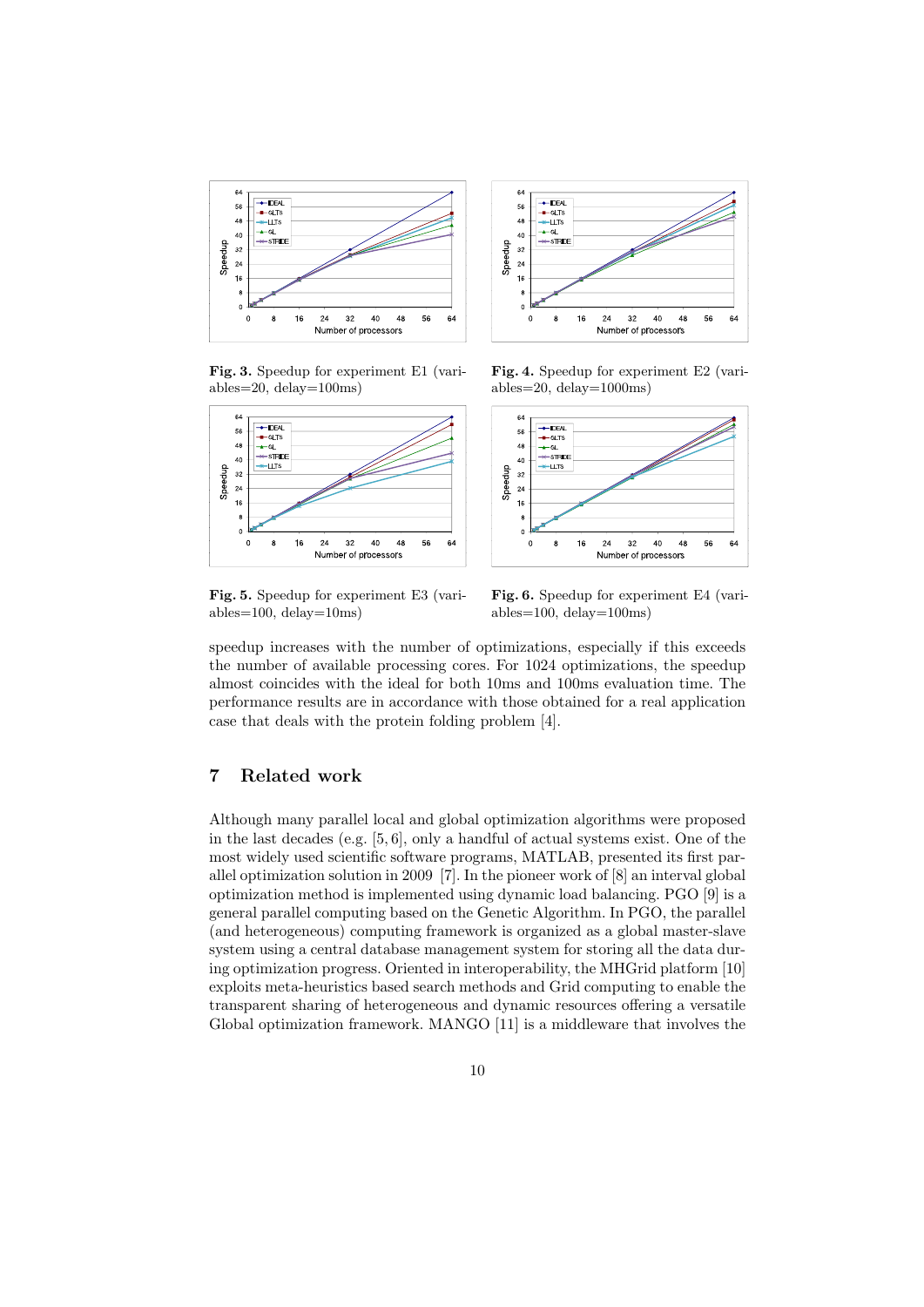



**Fig. 9.** Speedup for 64 local searches **Fig. 10.** Speedup for 1024 local searches

development of an extensible and flexible multiagent platform, in which autonomous agents can solve global optimization problems in cooperation. Finally, PaGMO[12] is a open source multi-threaded software that offers a plethora of local and global optimization codes exploiting modern multi-core architectures. In contrast to our infrastructure, none of the above supports hierarchical and multilevel task parallelism. In addition, our system is platform-agnostic supporting transparently both shared and distributed memory architectures.

Despite the availability of several software packages for estimating derivatives numerically (e.g. [13, 14]) their implementation is sequential. The only parallel numerical Hessian implementations we are aware of are [15] and [16], mainly used for computational chemistry.

## **8 Conclusions**

We presented a system for efficient exploitation of nested and irregular parallelism in non-linear optimization problems. At the core of our system is torc, a runtime library that supports adaptive task-based parallelism on clusters of multicores/SMPs. Using TORC, we manage to extract and execute the multiple levels of parallelism inherent in the Multistart optimization method, performing thus Newton-based local searches, gradient and Hessian calculations and function evaluations in parallel.

Our ongoing work includes the integration of additional numerical optimization techniques into our infrastructure. We also work on the efficient paralleliza